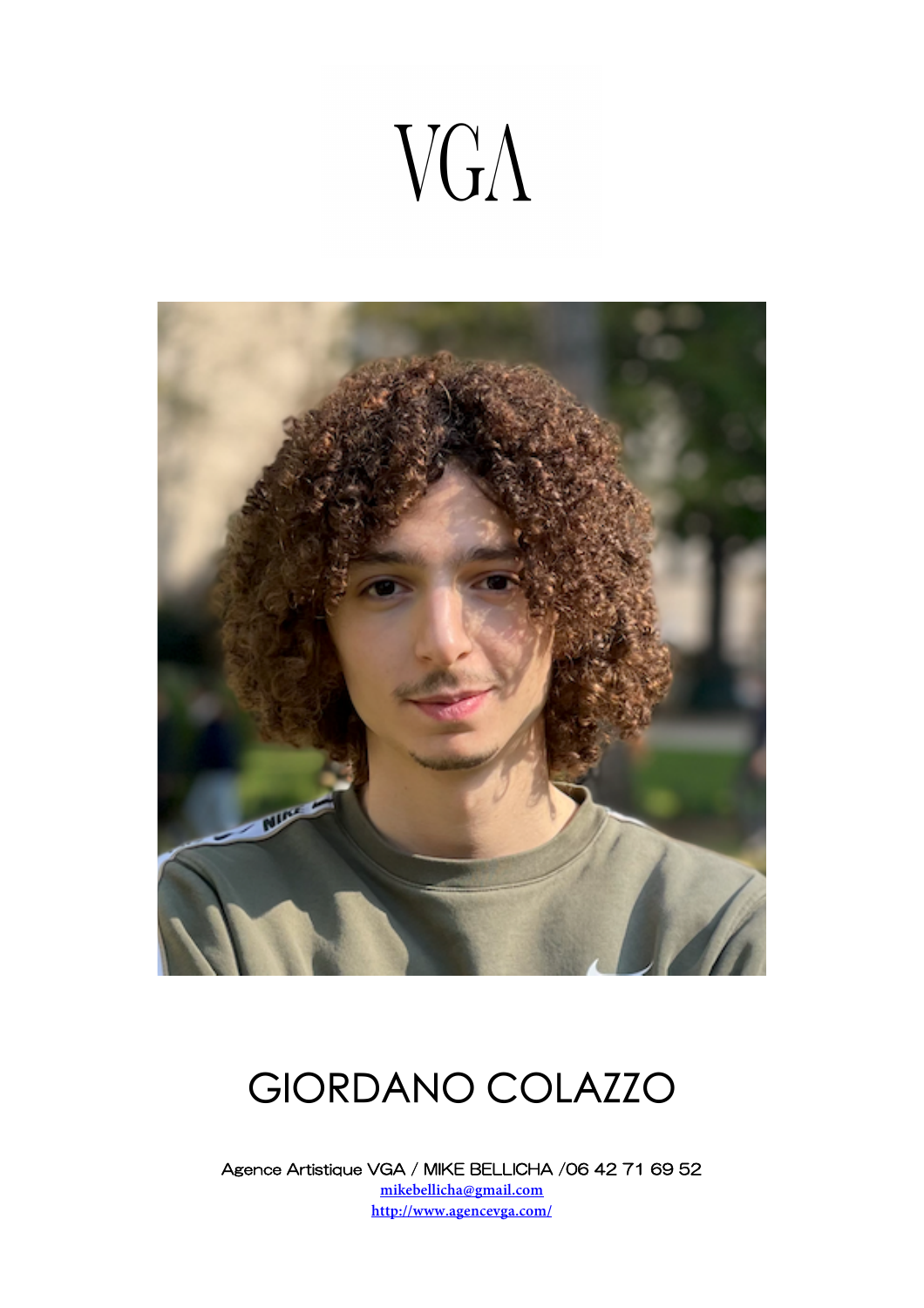### $V G \Lambda$

### GIORDANO COLAZZO COMEDIEN AGENT MIKE BELLICHA

**LANGUES** FRANCAIS LANGUE MATERNELLE ANGLAIS CORRECTE ITALIEN NOTION

#### **CINEMA**

2018 L**'**ECOLE EST FINIE – ANNE DEPETRINI 2016 TAMARA – ALEXANDRE CASTAGNETTI 2016 LE CORRESPONDANT – JEAN MICHEL BEN SOUSSAN 2005 DIKKENEK – OLIVIER VAN HOOFSTADT

#### **SFRIF**

2021 ENDLESS NIGHT- DAVID PERRAULT

#### RADIO/EMISSION

2020 ANIMATEUR RADIO – TARMAC 2017/18 ANIMATEUR - GLITCH 2017 ANIMATEUR RADIO – PURE

#### **THEATRE**

2012 DROLE DE CIRQUE – ANNE CAROLINE DARNAUDY 2006 LE PETIT PRINCE – SAINT EXUPERY

> Agence Artistique VGA / MIKE BELLICHA /06 42 71 69 52 **mikebellicha@gmail.com http://www.agencevga.com/**